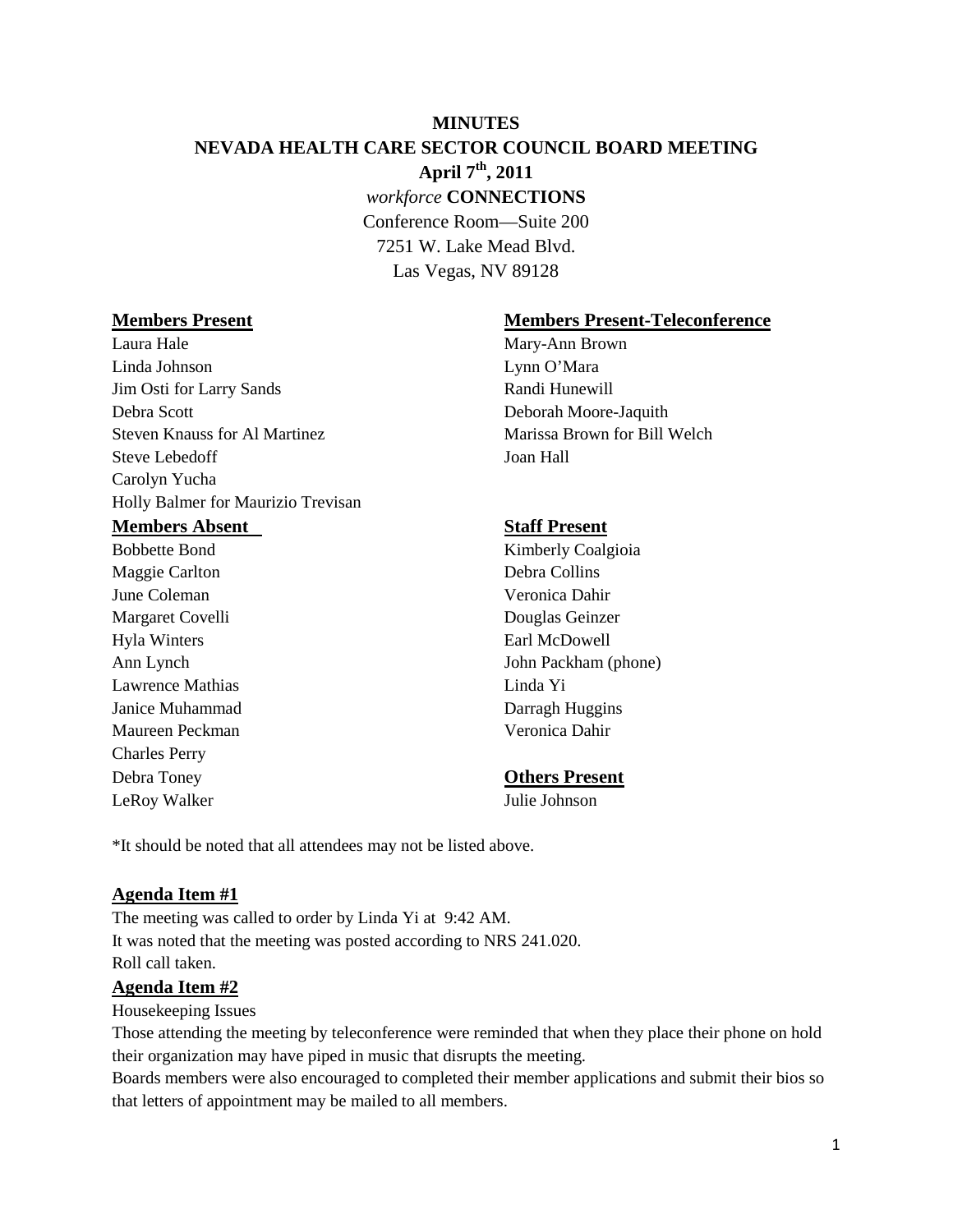It was noted that Dr. Maurizio Trevisan was appointed as chair of the Nevada Health Care Sector Council and has asked Debra Scott to work with him as vice-chair and she has agreed. Both have received their letters of appointment which are included in the agenda packet.

Earl McDowell congratulated both Dr. Trevisan and Ms. Scott on their appointments. He noted that Mr. Moseley and Mr. Lee are thrilled they had accepted and wished to thank them for their contribution to the Council in the high-growth high-demand field of healthcare.

The meeting was turned over to Debra Scott to chair in Dr. Trevisan's absence.

# **Agenda Item #3**

Lynn O'Mara made a motion to include a Legislative update to the agenda. This update would include following Bills that could directly affect this Board. The motion was seconded by Carolyn Yucha. The motion carried. Lynn O'Mara offered to provide the update to the Board. It was also noted that Board members Charles Perry, Ann Lynch, and Larry Mathias could contribute as well to the update. Debra Scott suggested Fred Hillerbee, who represents dentists and nurses, be notified as well.

# **Agenda Item #4**

There was one correction on page 5, agenda items 9 &12 to the Sector Council minutes of March 3, 2011. The sentence should read, "Debra Scott (rather than Debra Toney). It was moved, seconded and the motion carried to accept the Sector Council minutes of March 3, 2011 with the above mentioned change.

# **Agenda Item #5**

There was one correction to the objective #3 ad hoc committee meeting minutes of 02-28-2011. On page two Marissa Brown noted that *CampWannaBeANurse* is sponsored by NIN (Nursing Institute of Nevada) and that the event this year is on April 19, 2011. Also the participants in Nurse Excellence Awards are nurses within Northern Nevada not  $6<sup>th</sup>-8<sup>th</sup>$  grade students. The winners are announced, recognized and awarded at an annual ceremony in Reno, NV. (May 6, 2011) It was moved, seconded and the motion carried to accept the minutes with the above mentioned changes.

# **Agenda #6**

The appointments to the chair and vice-chair position have been completed.

# **Agenda #7**

Deferred until John Packham provides updated information in agenda item #10 Note:

An interjection was made at this point by Lynn O'Mara to determine that a quorum was present.

# **Agenda # 8**

Darragh Huggins, Economist with DETR in the Research and Analysis Bureau provided information to the Board about the Nevada Career Information System. NCIS is a comprehensive career guidance system available to all Nevadans via the internet. It is updated each year by DETR and is an invaluable tool for future and current job seekers. The goals of NCIS are to make the information current, reliable, unbiased, understandable, relevant to Nevada and easy to use. NCIS is used extensively by the school systems, libraries, military bases and individual Nevadans. There are about 50,000 hits per month to the site with approximately 20,000 attributed to the junior site and 30,000 to the standards site. An update of the entire system is completed each January.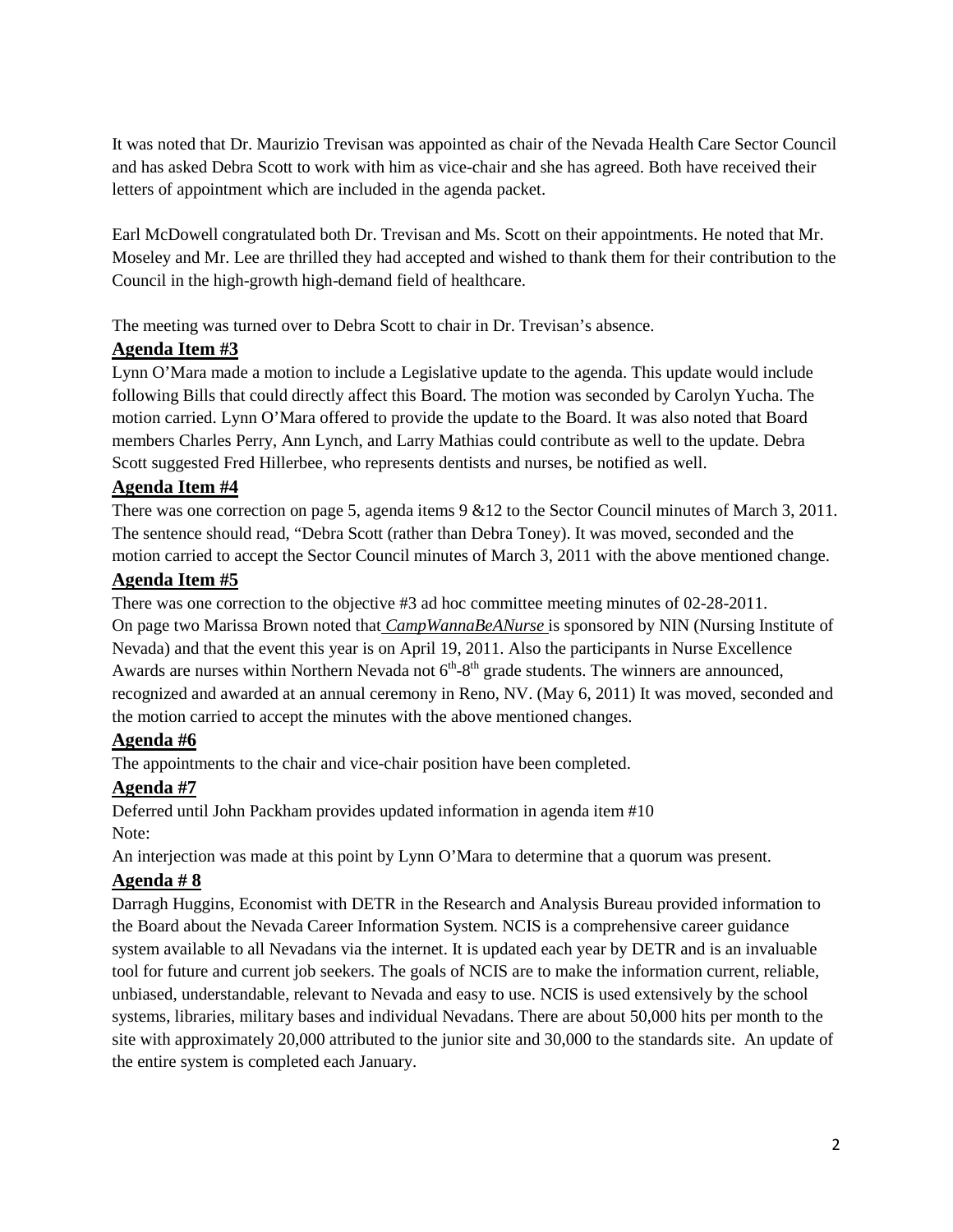Ms. Huggins took the group through the website using nursing as a specific occupation, outlining education and training required, skill sets, types of nursing and schools within the state of Nevada that offer a nursing program. Information was also available about how to pay for school, including financial aid and scholarships.

The group was very impressed with the information and had many specific questions. Carolyn Yucha asked how the information is placed into the system. Darragh stated that Nevada has been part of a consortium for 23 years. The program that comes out of the University of Oregon provides a shell program that the consortium contributes and detailed information about the state of Nevada is input by DETR (Department of Employment, Training and Rehabilitation.

Linda Johnson asked about how the program is funded and if the program is in danger of being unfunded. Darragh stated that NCIS is completely funded by DETR at this time and does not expect to be cut from the budget.

Jim Osti asked for a review on how to log on as a state resident. Darragh pointed out that you must first choose the junior or standard tab and then log on to the home page. Debra Scott asked if there is the ability to provide a link from one site to another (e.g.: Nevada Board of Nursing with a link to NCIS) and the answer was yes.

Questions also arose about training opportunities. Darragh has a small staff, one person that trains, another economist, one support staff member and Darragh provides back up and outreach. Training is provided at a minimum of twice a year in Las Vegas or more often when enough people are available for a work shop. It is also provided in the Rural areas once a year and Reno /Sparks as necessary. Debra Collins suggested a date around July 1, 2011 when the next group of service providers will begin their contracts and will need this information.

Lynn O'Mara asked Darragh if she knew Daphne DeLeon who is the State Librarian. Public computer centers are being established under the HIT grant including the rural areas and Lynn suggested that Darragh contact Daphne to provide information on the Nevada Career Information System.

Jim Osti, asked if there is the ability to build additional career clusters. Darragh stated that they work off a 16 career cluster that aligns with the School Districts which would make it difficult to add and/or change. Everything in the system is related and linked appropriately in a meaningful way but Darragh suggested that Mr. Osti send her an email with his suggestions and she will speak with her programmers about the possibility of additions.

Randi Hunewill feels that the career clusters should remain the same so as not to disrupt the school district's use of this system. Finally, John Packham informed the group that his office is putting together a health care career manual that includes 95-100 health care occupations and that Darragh's office has allowed him to utilize current information and inventory. John acknowledged Darragh and her staff's critical role in the project.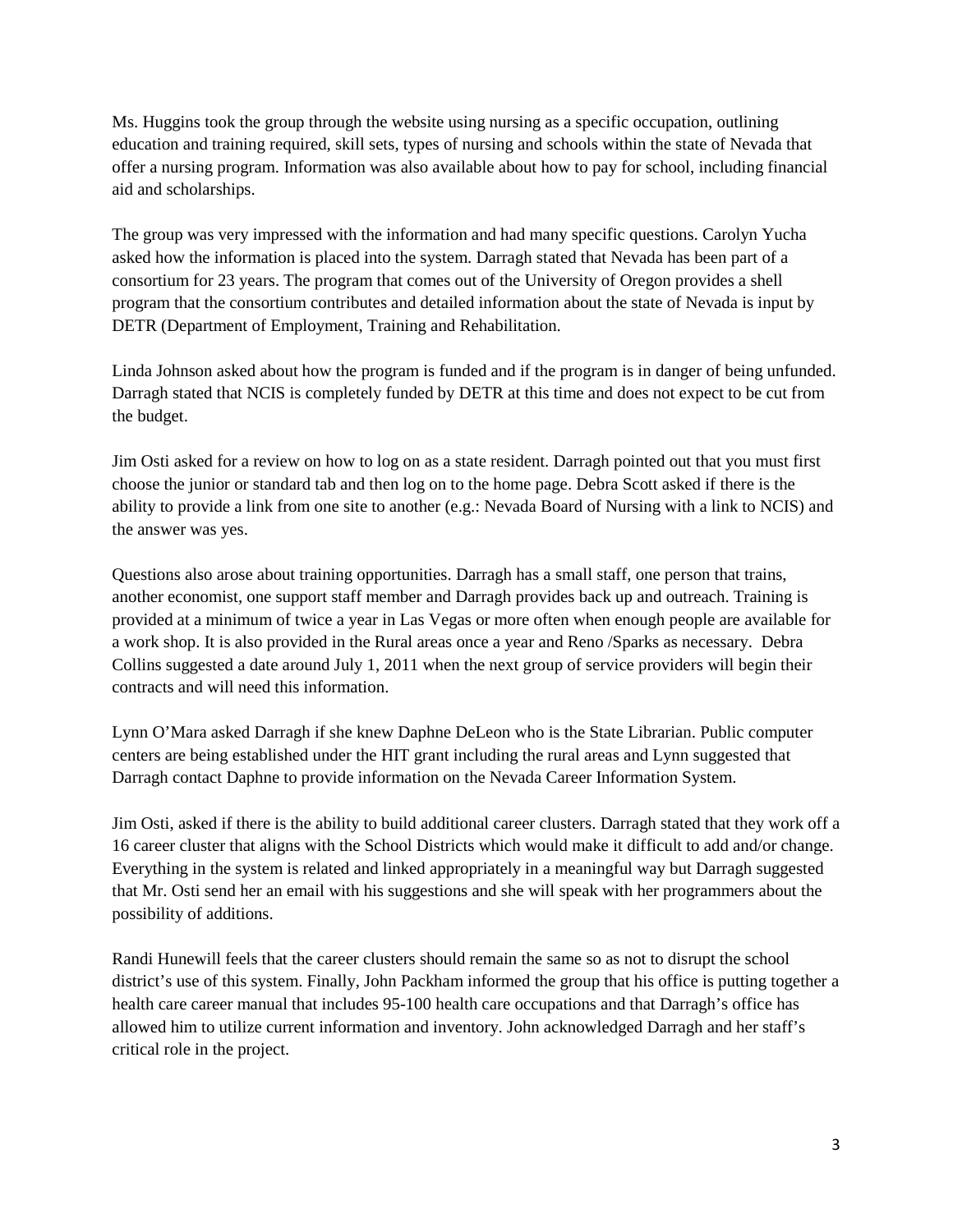# **Agenda Item #9**

Laura Hale, Manager for the Primary Care Office at the Nevada State Health Division, provided an *Overview of the Primary Care Office* (PCO). The PCO is funded by a grant from HRSA to increase access to primary care for underserved or vulnerable populations in Nevada. The grant drives the work of the PCO with three expectations that affect the work of this Board. They include:

- 1. Assessment of Needs/Sharing Data
- 2. Workforce Development for the Nevada Health Care Sector Council and Safety Net/Health Center Network.
- 3. Shortage Designation Application and Updates

The Primary Care Office utilizes demographic, primary care provider and geographic data as well as needs assessments to submit applications to HRSA/OSD (Office of Shortage Designation) for new and renewal designations for the state. These designations provide access to federal resources including funding for federally qualified health centers (Nevada Health Centers and HAWC), Medicare bonus incentive payments, J-1 Physician Visa Waivers and the National Health Services Corporation loan repayors.

Both the National Health Service Corps and the National Health Services Corporation helps the designated health professional shortage areas provide care to those in need.

The Primary Care Work group has identified multiple priorities including:

- 1. Gaps from closure of mental health centers
- 2. Utilization of telemedicine
- 3. Primary Care Provider Data/Access
- 4. Primary Care Provider Recruitment and Retention
- 5. Primary Care Access point and available funding
- 6. Shortage/affordability of oral health providers
- 7. Engaging VA and Tribal Health Care systems.

Sub-committees have been formed to address each of these priorities with the expectation that the group will work through each of these priorities. The work group is currently focusing on mental health where there is a particular shortage in rural areas and drafting some solutions in conjunction with John Packham.

Laura explained how the J-1 Physician Visa Waiver program works and how previous difficulties with the program have been resolved. Lynn O'Mara stated that in previous years there has been an 80% retention rate of these physicians in the community after they complete their required 3 years of service so it is certainly advantageous to Nevada to pursue these providers for Health Shortage Designated Areas.

# **Agenda Item #10**

John Packham, PhD presented an update on objective #2*—"Identify current and projected high demand State or regional healthcare sectors for purpose of planning career pathways"-* Those occupations with current projected high demand must be prioritized for the purposes of the planning grant and this Board. John has worked on the supply, demand and need for a specific list of health care professionals. The grant requires work data collection and the development of minimum data set. John listed five different occupations including primary care, nursing, health information technology, mental and public health that were previously discussed by the Board. He encouraged the Board to include oral health as well since the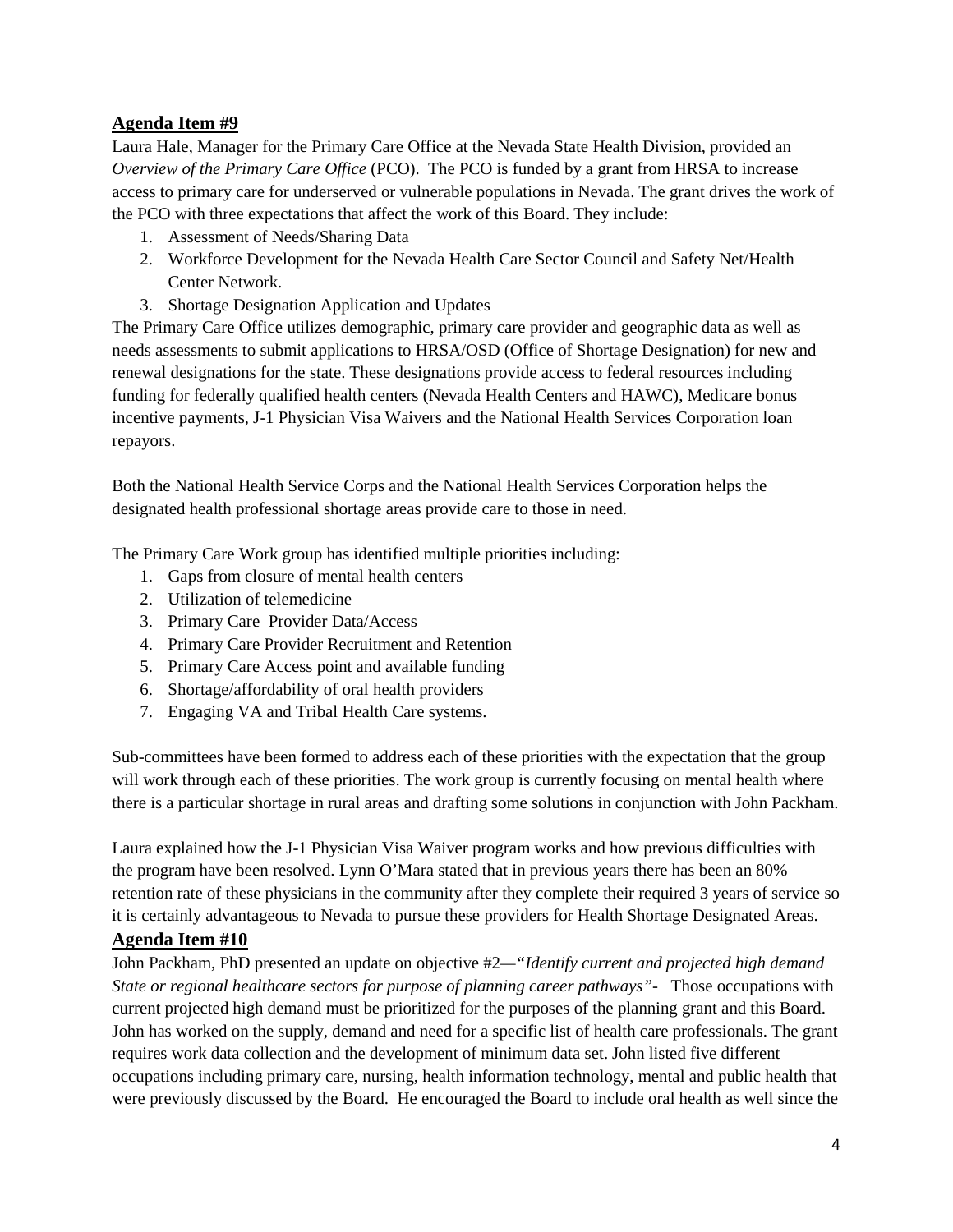Primary Care Office will be collecting data on this occupation as well. Within these six occupations are sub-sets for each occupation (e.g. Primary care = physicians, osteopaths, physician assistants and advanced practitioners of nursing) that brings the total list to approximately 20 occupations to be researched and developed. John stated that the development of a minimum data set is crucial to moving forward and that he is "wildly optimistic" about our ability to move forward with an implementation grant upon completion of this objective.

### **Agenda Item #11**

Holly Balmer discussed progress on objective #4. The committee planned out a road map with tasks assigned to meet the objective. It was determined that the Comprehensive Schools as well as the Career Technical Academy need to be included in obtaining the information. The National Health Care Assessment Foundation skills test was also discussed and it was questioned whether or not the Community Colleges use the results of this test in determining admission to the college. Holly acknowledged Linda Johnson and her critical role in helping complete the tasks associated with this objective.

Holly also provided an update on objective #5. The health sciences survey is out (150 surveys) and to date 48% have responded. The survey will end on April  $18<sup>th</sup>$  at 800 AM. Reminder phone calls have been made in order to increase compliance. The objective #5 ad hoc committee will meet shortly after the survey is completed to review the data and discuss results.

Randi Hunewill reported that there are health science programs at less than 23% of the high schools in the state of Nevada. Most of the high schools surveyed would welcome the opportunity to offer a health science program but lack of funding is the major factor preventing implementation. Randi also discussed the National Health Care Foundation Skills Assessment test. The test is taken at the end of the student's course of study in health science. That may be a two or four class course of study. There is no funding to take the examination but Randi's department paid for a small number of students to take the examination last year.

Randi referred the group to the document she provided at the last meeting. (Health Science One and Two) which demonstrates how rigorous the program is for the students. Randi also stated that students that successfully complete the health sciences curriculum are very successful in their career but the challenge is that at the secondary level requests for these classes cannot be met and students are being turned away.

## **Agenda Item #12**

Linda Yi provided an update on objective # 3&6. Most of the information needed for objective #3 for recruitment and retention strategies has already been completed thanks to the ad hoc committee participants. Deborah Moore-Jaquith (AARP) will also be sending additional information about recruiting and retaining the older workforce.

The ad hoc committee for Objective #6 which requires that we "*identify Federal or State policies or rules to developing a coherent and comprehensive health care workforce development strategy"* was unable to meet due to telephone difficulties but Laura's information about repayment plans for health educational loans was welcomed as one methodology. The main responsibility of this grant is to eliminate barriers. Doug Geinzer suggested that we look at strategies based on the State Workforce Investment Board. Carolyn Yucha was struck by the fact that we are doing everything possible to encourage students to